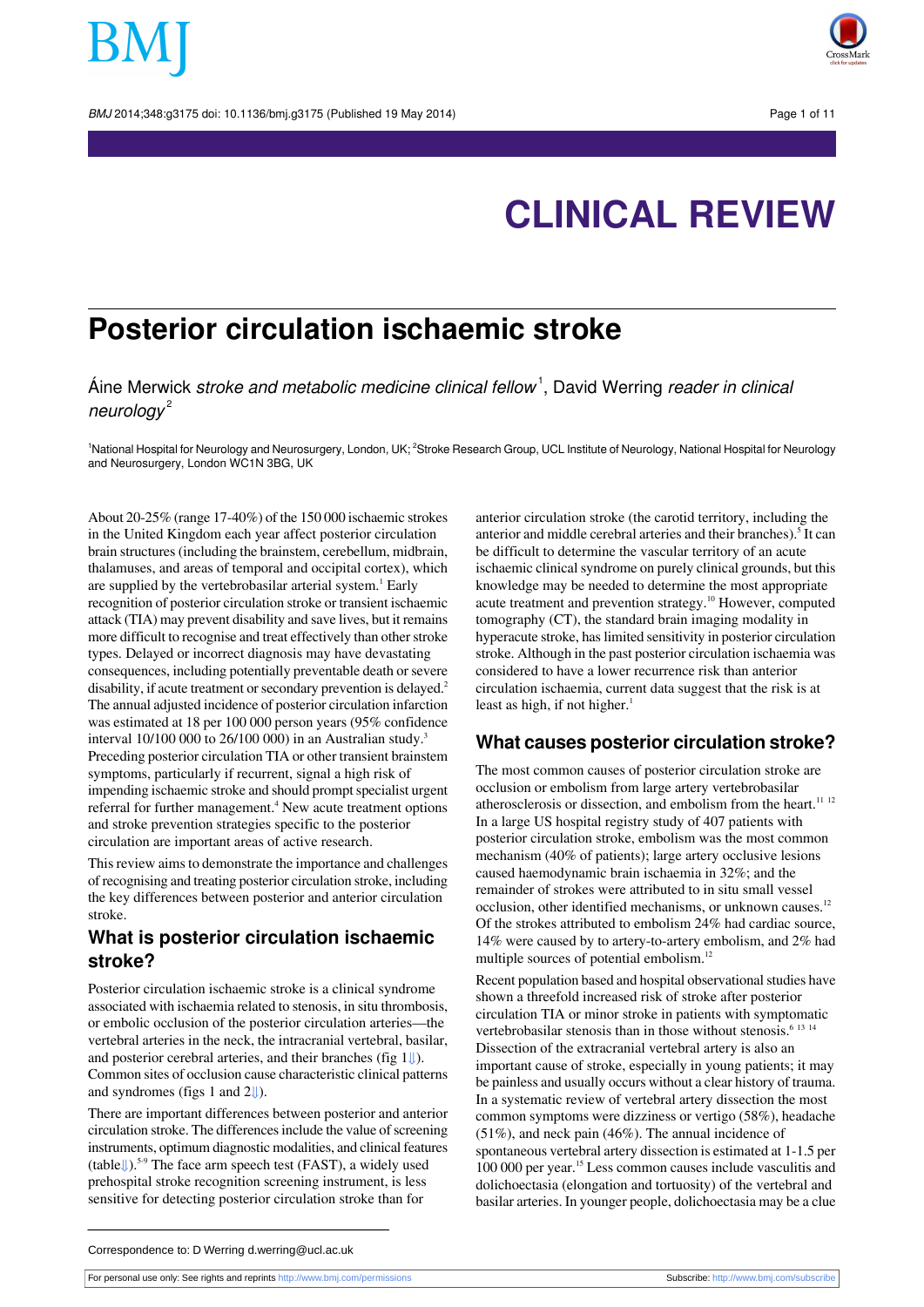#### **Summary points**

Posterior circulation stroke accounts for 20-25% (range 17-40%) of ischaemic strokes

Posterior circulation transient ischaemic attacks may include brief or minor brainstem symptoms and are more difficult to diagnose than anterior circulation ischaemia

Specialist assessment and administration of intravenous tissue plasminogen activator are delayed in posterior circulation stroke compared with anterior circulation stroke

The risk of recurrent stroke after posterior circulation stroke is at least as high as for anterior circulation stroke, and vertebrobasilar stenosis increases the risk threefold

Acute neurosurgical input may be needed in patients with hydrocephalus or raised intracranial pressure

Basilar occlusion is associated with high mortality or severe disability, especially if blood flow is not restored in the vessel; if symptoms such as acute coma, dysarthria, dysphagia, quadriparesis, pupillary and oculomotor abnormalities are detected, urgently seek the input of a stroke specialist

#### **Sources and selection criteria**

We searched PubMed up to November 2013 with the terms "posterior circulation," "stroke," "ischaemic," and "vertebrobasilar," targeting full text English language studies published since 1990. We also searched the reference lists of the identified articles and our own files. Only papers published in English, or with an English abstract, were reviewed. The final selection of references was based on our judgment of relevance to the topic of this review.

to Fabry's disease, a rare X linked inherited multisystem lysosomal storage disorder.<sup>16</sup>

Similar to other forms of cerebrovascular and cardiovascular disease, the risk factors for posterior circulation strokes include hypertension, smoking, hypercholesterolaemia, atrial fibrillation, and coronary artery disease.

## **What are the clinical symptoms and signs of posterior circulation ischaemia?**

Posterior circulation ischaemia can be challenging to recognise, particularly in patients with a TIA, which may have resolved by the time of presentation. However, there are some characteristic clinical patterns (box 1).

Because the posterior circulation supplies the brainstem, cerebellum, and occipital cortex, symptoms often include dizziness, diplopia, dysarthria, dysphagia, disequilibrium, ataxia, and visual field deficits. Acute onset "crossed" deficits—cranial nerve territory symptoms on one side and sensory or motor deficits of the opposite arm and leg—are virtually diagnostic of posterior circulation ischaemia.<sup>7</sup> In a large single centre observational study of 407 patients, the most common posterior circulation symptoms were dizziness (47%), unilateral limb weakness(41%), dysarthria (31%), headache (28%), and nausea or vomiting (27%). The most common signs were unilateral limb weakness (38%), gait ataxia (31%), unilateral limb ataxia (30%), dysarthria (28%), and nystagmus (24%).<sup>18</sup>

In a large Chinese registry observational study of patients with posterior or anterior circulation stroke on confirmed magnetic resonance imaging, the signs with the highest predictive values favouring a diagnosis of posterior circulation stroke were crossed sensory deficits(3.0% *v* 0%; P<0.001; positive predictive value (PPV) 100%; odds ratio 3.98), crossed motor deficits (4.0% *v* 0.1%; P<0.001; PPV 92.3%; 36.04), oculomotor (third) nerve palsy (4.0% *v* 0%; P<0.001; PPV 100%; 4.00), and quadrantanopia (1.3% *v* 0%; P<0.001; PPV 100%; 3.93). However, all of these signs had a low sensitivity, ranging from 1.3% to  $4.0\%$ .<sup>7</sup>

In practice it can be difficult to distinguish between posterior and anterior circulation stroke because some common syndromes (such as hemiparesis) are not specific for one or the other  $(table).^{710}$ 

Vertigo (a feeling of true movement relative to the environment) and "dizziness" are common symptoms in general practice and the emergency room and present a particular challenge.<sup>19</sup> It is crucial to elicit exactly what a patient means by dizziness (true feeling of rotation, dissociation between the patient and the environment, or presyncopal symptoms). Urgently refer all patients with acute vertigo and any other focal neurological symptoms for specialist assessment. New neck pain or new headache with focal neurological symptoms should also prompt urgent referral.<sup>15</sup> TIAs, often with minor symptoms such as dysarthria or diplopia, may precede devastating basilar stroke syndromes, so they need to be promptly recognised and patients referred for specialist evaluation.<sup>20 21</sup> This can be a real challenge because some of these attacks are very brief, may seem minor, and do not fulfil traditional TIA criteria ("transient neurological attacks").<sup>4</sup> <sup>17</sup> Transient brainstem symptoms that do not fully meet the traditional definition of TIA (such as isolated vertigo) have also recently been associated with the risk of subsequent stroke in the posterior circulation, although they may also be due to alternative non-ischaemic disease.<sup>4</sup>

## **Which other disorders can mimic posterior circulation ischaemic stroke?**

Acute peripheral vestibular dysfunction can mimic stroke in general practice or the emergency department. It typically causes isolated vertigo with no other brainstem symptoms or signs and is more common than stroke. The head impulse or Dix-Hallpike tests may help in the diagnosis of peripheral vestibular disturbance.<sup>19</sup> Acute intracranial haemorrhage, subarachnoid haemorrhage, and tumour can mimic ischaemic stroke, further highlighting the importance of prompt imaging. Basilar migraine, which may have aura features including vertigo and diplopia, as well as severe occipital headache, can resemble acute stroke, and should always be excluded, especially if it is the patient's first presentation.<sup>21</sup>

Toxic or metabolic disturbances may initially present with features resembling cerebrovascular disease. These include drugs of misuse or prescribed drugs (such as anticonvulsants), hypoglycaemia, central pontine myelinolysis, and post-infectious disorders, such as antibody associated disorders (for example, Miller Fisher syndrome, which causes ophthalmoplegia, ataxia, and areflexia). $21$ 

Posterior reversible encephalopathy syndrome can cause posterior circulation ischaemia, which results in visual disturbance, seizures, and other focal symptoms. This syndrome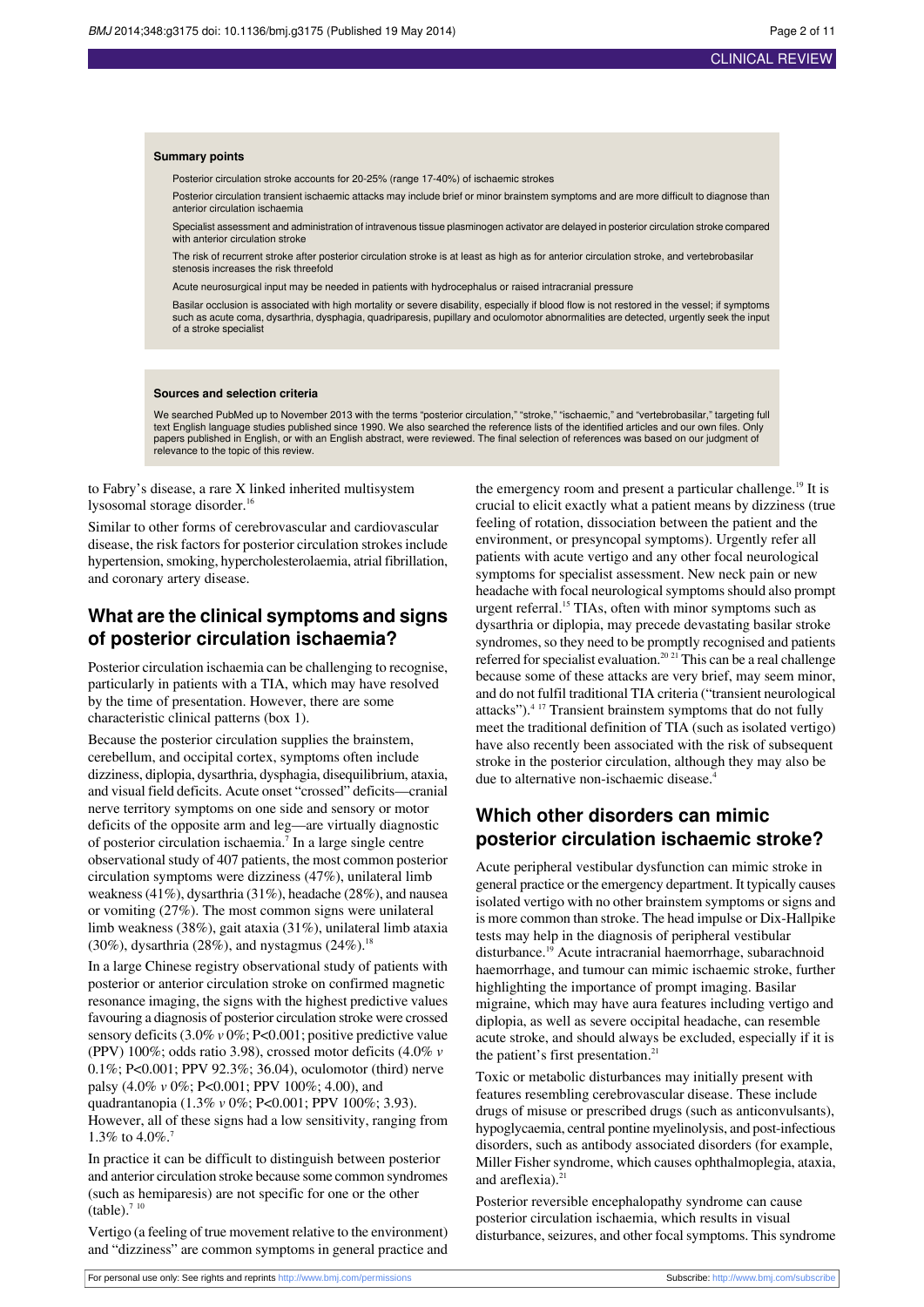#### **Box 1: Common symptoms seen in posterior circulation ischaemia**

Motor deficits (weakness, clumsiness, or paralysis of any combination of arms and legs, up to quadriplegia, sometimes changing from one side to another in different attacks)<sup>1</sup>

"Crossed" syndromes, consisting of ipsilateral cranial nerve dysfunction and contralateral long motor or sensory tract dysfunction are highly characteristic of posterior circulation stroke<sup>18</sup>

Sensory deficits (numbness, including loss of sensation or paraesthesia in any combination of extremities, sometimes including all four limbs or both sides of the face or mouth)

Homonymous hemianopia—a visual field defect affecting either the two right or the two left halves of the visual fields of both eyes Ataxia, imbalance, unsteadiness, or disequilibrium

Vertigo, with or without nausea and vomiting

Diplopia as a result of ophthalmoplegia

Dysphagia or dysarthria

Isolated reduced level of consciousness is not a typical stroke symptom but can result from bilateral thalamic or brainstem ischaemia (especially from rostral basilar artery occlusion)

has a predilection for the posterior circulation and is usually associated with hypertension.

Neuroinflammatory or chronic infectious disorders, such as sarcoidosis, Behçet's disease, and Whipple's disease, which may affect the brainstem and present acutely, often have preceding or systemic clinical features. Infection of the medulla, pons, and cerebellum (rhomboencephalitis) by viruses (for example, Epstein Barr virus or West Nile virus), bacteria (for example, *Listeria monocytogenes*), or fungi may mimic stroke by direct effects and by causing para-infectious vasculitis.<sup>21</sup>

## **Stroke chameleons**

Stroke chameleons are disorders that look like other disorders but are actually stroke syndromes. Bilateral thalamic ischaemia is such a disorder and may cause reduced consciousness level or a global amnesic syndrome; bilateral occipital stroke may present as confusion or delirium; and infarcts limited to the medial vermis in medial posterior inferior cerebellar artery (PICA) territory usually cause a vertiginous syndrome that resembles peripheral vestibulopathy.<sup>2</sup> <sup>19</sup> Rarely acute brainstem ischaemia can cause bilateral rhythmic leg movements that can resemble fasciculations or convulsive seizures.<sup>22</sup>

# **Which clinical syndromes are caused by posterior circulation stroke?**

Although ischaemia can occur anywhere in the vertebrobasilar territory, a large registry study from the United States suggested that infarcts most often include the distal territory (rostral brainstem, superior cerebellum, occipital and temporal lobes).<sup>12</sup> Several posterior circulation clinical syndromes are highly localising and are important for all doctors who look after acute stroke patients to recognise (fig 2; box 2).

A large single centre series of 1000 patients in Switzerland reported that 48% of vertebrobasilar territory infarcts were in the brainstem (mainly the pons in 27%, mainly the medulla in 14%, mainly the midbrain in 7%), 7% in the cerebellum, 36% in the posterior inferior cerebellar artery territory, and 9% in multiple locations.<sup>23</sup>

Lateral medullary infarction (Wallenberg syndrome) (fig [3⇓](#page-10-0)) is the most common syndrome related to intracranial vertebral artery occlusion, in which blood flow through perforating branches to the lateral medulla is impaired.<sup>12 20</sup> It is often missed or misdiagnosed. If this syndrome is suspected, diagnostic signs include reduced pin prick sensations and temperature in the face, contralateral limbs, and body; box 2 shows other clinical features.<sup>17</sup> PICA territory infarcts typically cause ataxia, and full PICA territory infarcts (fig 2A) cause occipital headache

or neck pain on the same side owing to swelling and mass effect.<sup>12 18</sup> The combination of hemianopia and sensory loss on the same side without paralysis is virtually diagnostic of posterior cerebral artery territory infarction (fig 2B).Occlusion of the rostral (distal) portion of the basilar artery can cause ischaemia of the midbrain, thalamuses, and temporal and occipital lobe territories supplied by the posterior cerebral artery branches of the basilar artery.<sup>18</sup> The major abnormalities associated with rostral brainstem infarction affect alertness as well as behavioural, memory, oculomotor, and pupillary functions.<sup>18</sup> Complete pontine infarction (fig 2C and 2D) causes the "locked in syndrome" of quadriplegia and anarthria with preserved consciousness. Patients may be able to communicate using eye or facial movements.<sup>18 22</sup>

Numerous eponymous posterior circulation stroke syndromes exist, many of which present in an incomplete form.<sup>20</sup> Furthermore, variations are common in the well described clinical syndromes, particularly in the pattern of sensory changes (for instance in PICA syndromes, facial pain may be an initial feature and hypoalgesia can affect either side of the face).<sup>18</sup> Coma is a rare initial feature in posterior circulation stroke (2% in one registry study), but it is important to distinguish coma as a result of basilar thrombosis.<sup>7</sup><sup>18</sup> Useful methods of identifying basilar artery occlusion as a cause of coma include a history suggestive of preceding TIA episodes and sudden onset of coma. Clinical examination findings including eye movement abnormalities, focal lateralising signs, pupil abnormalities, a dense appearance of the basilar artery vessel on CT as well as basilar occlusion on CT angiography or magnetic resonance angiography.<sup>18 21 22</sup>

# **How is posterior circulation ischaemic stroke diagnosed?**

The diagnosis of posterior circulation ischaemic stroke is based on rapidly developing clinical signs of focal (or occasionally global) disturbance of cerebral function, with no apparent cause other than that of vascular origin.<sup>24</sup>

An index of suspicion for posterior circulation stroke should be maintained in patients presenting with acute neurological symptoms. In the initial assessment phase it is important to establish the onset and tempo of symptoms and establish whether the patient has experienced typical or characteristic posterior circulation stroke symptoms such as acute diplopia, visual field disturbance, or swallowing difficulties.

Diagnostic tools such as the recognition of stroke in the emergency room (ROSIER) scale may help medical staff in the emergency department rapidly recognise acute stroke because this tool includes assessment of visual fields. $25$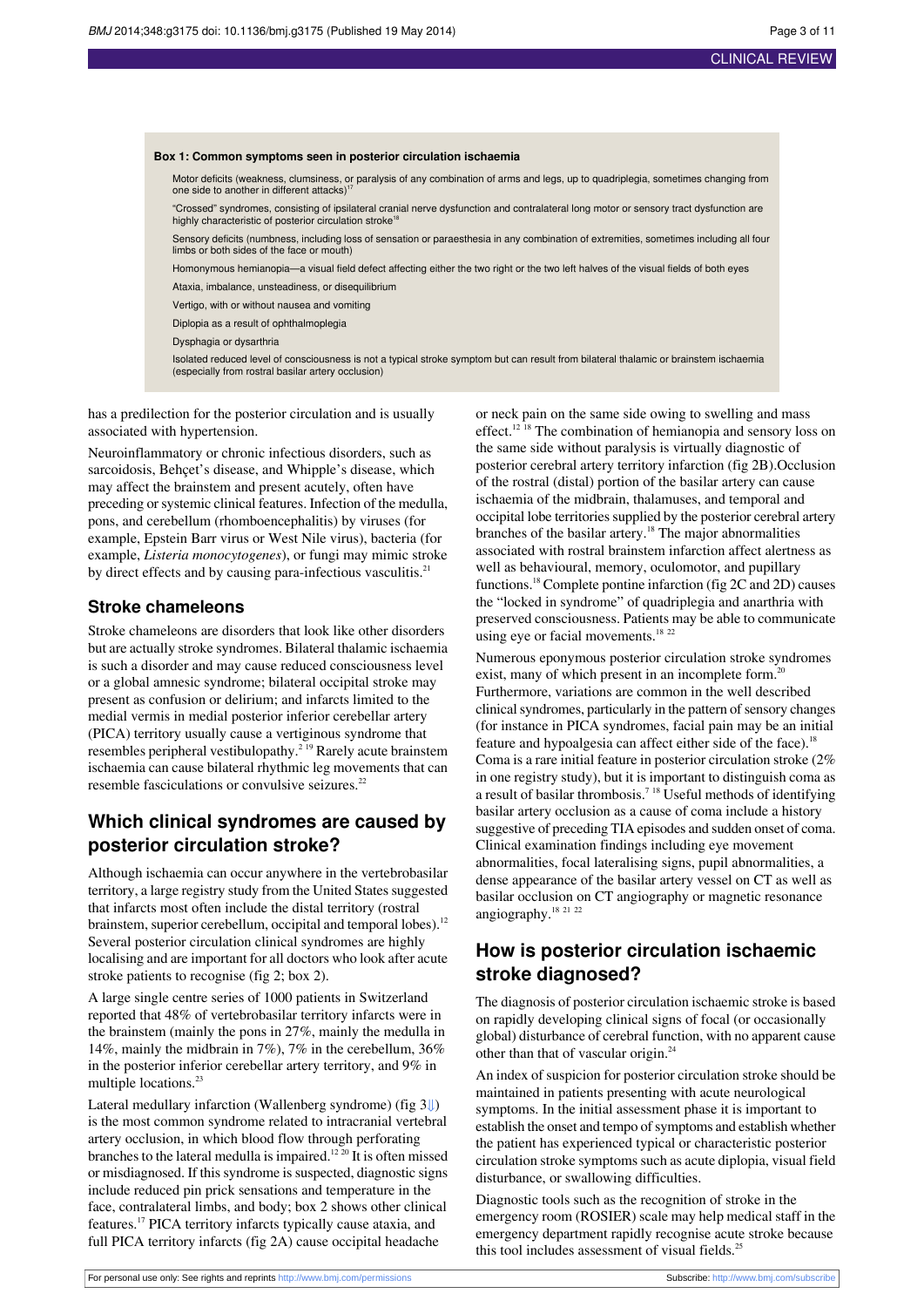#### CLINICAL REVIEW

| Lateral medulla (intracranial vertebral artery infarct, also known as Wallenberg syndrome)                                                                          |
|---------------------------------------------------------------------------------------------------------------------------------------------------------------------|
| Nystagmus, vertigo, ipsilateral Horner's syndrome, ipsilateral facial sensory loss, dysarthria, hoarseness, and dysphagia                                           |
| Contralateral hemisensory loss in the trunk and limb—pain and temperature                                                                                           |
| Medial medulla                                                                                                                                                      |
| Ipsilateral tonque weakness and later hemiatrophy of the tonque                                                                                                     |
| Contralateral hemiparesis of the arm and leg                                                                                                                        |
| Hemisensory loss-touch and proprioception                                                                                                                           |
| Pons                                                                                                                                                                |
| Hemiparesis or hemisensory loss, ataxic hemiparesis, dysarthria, horizontal gaze palsy                                                                              |
| Complete infarction causes "locked-in syndrome" with quadriparesis, loss of speech, but preserved awareness and cognition, and<br>sometimes preserved eye movements |
| Top of the basilar (distal basilar occlusion)                                                                                                                       |
| Somnolence, confusion (from thalamic infarction)                                                                                                                    |
| Bilateral loss of vision, unawareness or denial of blindness (from bilateral occipital infarction)                                                                  |
| Posterior inferior cerebellar artery                                                                                                                                |
| Truncal ataxia, vertigo (limb ataxia may occur, especially if the inferior cerebellar peduncle is affected)                                                         |
| Posterior cerebral artery                                                                                                                                           |
| Contralateral homonymous hemianopia (from occipital infarction)                                                                                                     |
| Hemisensory loss-all modalities (from thalamic infarction)                                                                                                          |
| Hemi-body pain—pain (usually with a burning quality) down one side of the body (face, arm, and leg) as a result of thalamic infarction                              |
| If bilateral, may have poor visual-motor coordination, inability to understand visual objects                                                                       |

Posterior circulation stroke is diagnosed on the basis of history and clinical examination, assisted by imaging. Assessment by a specialist stroke team with admission to a stroke unit is the optimum approach. Assessment in the emergency department for homonymous visual field deficits; eye movement abnormalities (including simple labyrinthine tests such as the head thrust/impulse test [\(http://content.lib.utah.edu/cdm/](http://content.lib.utah.edu/cdm/singleitem/collection/ehsl-dent/id/6) [singleitem/collection/ehsl-dent/id/6](http://content.lib.utah.edu/cdm/singleitem/collection/ehsl-dent/id/6))); and looking for Horner's syndrome (ptosis, small pupil (miosis), and anhydrosis on the same side), bilateral small or fixed pupils, and ataxia may aid early diagnosis.<sup>18</sup><sup>19</sup>

All cases of suspected stroke require urgent brain imaging with CT or magnetic resonance imaging (MRI) to exclude haemorrhage. If a patient is a candidate for thrombolysis therapy, brain and vessel imaging with a technique such as CT angiography is essential to identify basilar artery occlusion. It should be performed without delay, because minimising the time between stroke onset and the start of thrombolysis is associated with a good outcome.

Acute phase CT imaging may allow identification of large vessel occlusion or dissection. In many centres CT and CT angiography is more readily available in the acute phase than MRI, and is helpful if MRI is contraindicated or unavailable. On the basis of a patient series that compared each modality to digital subtraction angiography of all intracranial vessel territories, CT angiography and time-of-flight magnetic resonance angiography had high sensitivity for identifying vessel occlusion—100% and 87% sensitivity, respectively.<sup>2</sup>

MRI with diffusion weighted imaging is the brain imaging modality of choice for suspected posterior circulation stroke, although it is difficult to access at most UK hospitals and in many other countries, especially in the hyperacute phase.

MRI is far more sensitive than CT in the diagnosis of acute ischaemic stroke for all vascular territories, with study results indicating 80-95% sensitivity in the first 24 hours when diffusion weighted imaging is used, versus  $16\%$  sensitivity with CT.<sup>27 28</sup>

Sensitivity may be lower in the posterior circulation and false negatives can occur with early MRI—a 19% false negative rate was reported in one single centre case series of 31 patients with vertebrobasilar stroke.<sup>7</sup> <sup>28</sup> MRI or magnetic resonance angiography with dedicated fat saturated sequences may help identify vertebral dissection, but this is more challenging than in the carotid artery.

Current international guidelines recommend MRI for assessing TIA, including those in the posterior circulation. It can help diagnose disorders that mimic stroke and TIA, can help verify vascular territory, and diffusion weighted imaging abnormalities independently predict early stroke risk after TIA.<sup>29 30</sup> MRI provides the greatest diagnostic yield when performed as soon as possible (certainly within a few days) of symptom onset, especially in minor stroke or TIA.<sup>31</sup> To help differentiate stroke from rare mimic disorders, such as encephalitis, further investigation with lumbar puncture (if no clinical or radiological contraindications are present) may be necessary if fever or atypical imaging features are identified.

# **How is posterior circulation stroke managed?**

Similar to other stroke and acute neurological emergencies, stabilisation and resuscitation of patients with acute phase posterior circulation stroke are crucial. Careful assessment of airway, breathing, and circulation is also crucial before transfer in patients who may be at risk of deterioration during inter-hospital transportation, with input from an anaesthetics team if indicated.

## **Thrombolysis**

The large ECASS3 randomised controlled trial found that intravenous tissue-type plasminogen activator (tPA) may be used in patients with posterior circulation stroke who meet the eligibility criteria, within 4.5 hours of symptom onset. $32$  Results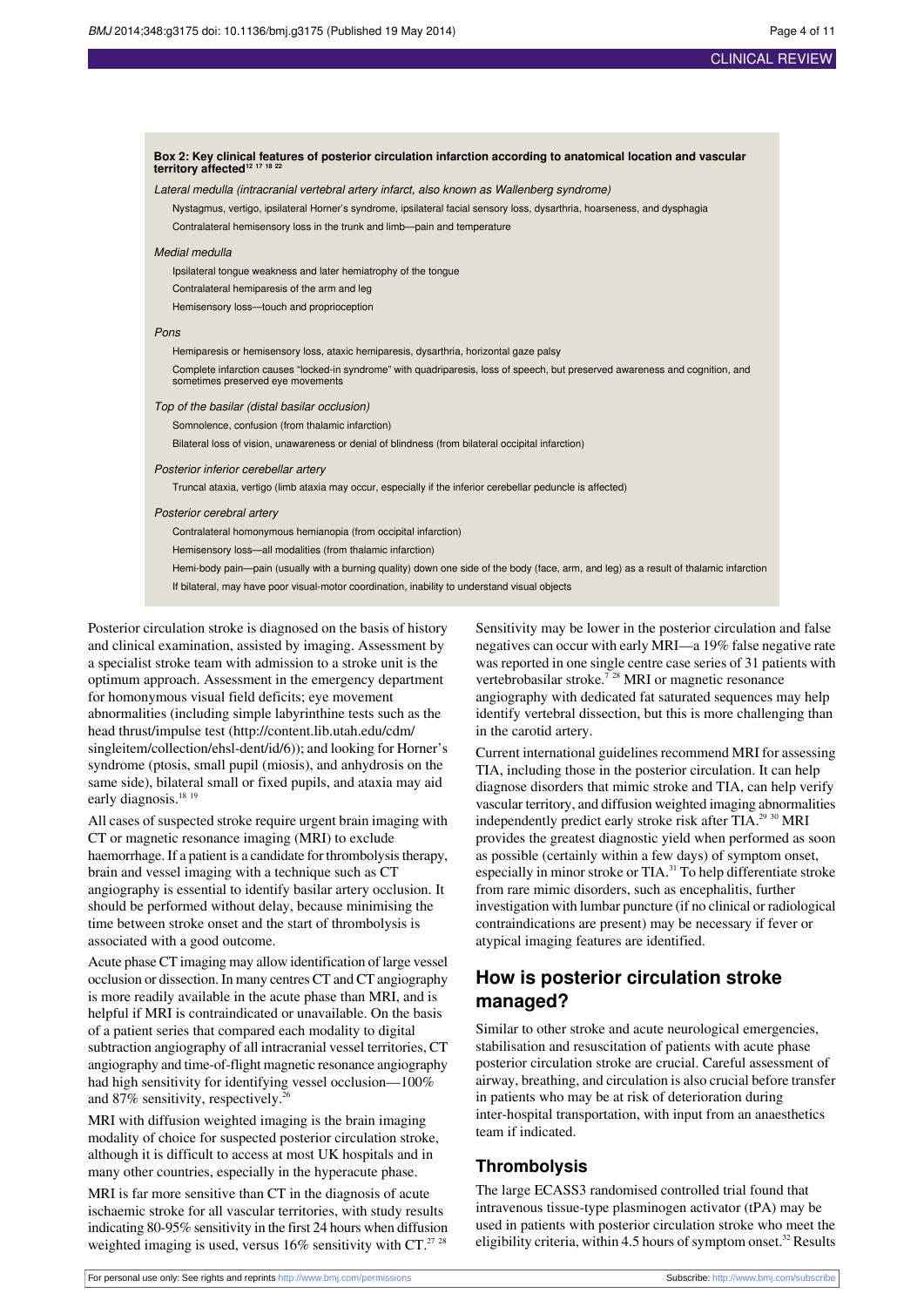from randomised controlled trials in ischaemic stroke showed that intravenous alteplase (recombinant tPA) improves functional outcome using the modified Rankin score (a functional outcome score) at three months. Unfortunately, specialist assessment and intravenous administration of tPA are slower in patients with posterior circulation stroke compared with those with anterior circulation stroke, probably because of delayed or missed diagnosis.<sup>33</sup> <sup>34</sup> Case series have shown prolonged door to needle time in patients with posterior circulation stroke; one observational study of 237 patients showed a mean time of 156.2 min (standard deviation 23.2) in the posterior circulation group versus 141.1 min (30.7) in the anterior circulation group; P=0.01.<sup>33</sup> Another study showed a prolonged door to needle time, but no prolonged stroke specialist to needle time.<sup>34</sup>

As with anterior circulation events, the administration of tPA in the posterior circulation carries a risk of haemorrhage, anaphylaxis, or angio-oedema. On the basis of its licence for use, contraindications to tPA include any intracerebral haemorrhage, known or suspected central nervous system lesion with high likelihood of haemorrhage after tPA (such as brain tumour, abscess, vascular malformation, aneurysm, contusion, or endocarditis), and clinical presentation suggestive of subarachnoid haemorrhage even with normal CT results. Other contraindications are uncontrolled hypertension (systolic blood pressure >180 mm Hg or diastolic blood pressure >110 mm Hg at start of tPA treatment), history of intracranial haemorrhage, active internal bleeding, fracture, acute trauma, stroke, serious head trauma, intracranial or intraspinal surgery in past three months, or bleeding disorder.<sup>32</sup>

## **Acute endovascular therapy**

Acute endovascular therapy (intra-arterial clot removal or lysis) has been used in acute basilar occlusion because of the high likelihood of death or severe disability in the absence of recanalisation.35-37 Evidence from a systematic review of published case series reporting the outcome of basilar artery occlusion after intravenous or intra-arterial thrombolysis showed that only 2% of 420 patients had a good outcome in the absence of basilar artery recanalisation.<sup>38</sup> However, intra-arterial therapy has not been proved to be of benefit. In a large international registry study of 592 patients with basilar occlusion, no significant difference was detected in outcome, as defined by modified Rankin score at one month after intravenous versus intra-arterial therapy.<sup>35</sup> Data from the Basilar Artery International Cooperation Study BASIC registry found similar outcomes in 347 patients with a severe deficit (coma, locked-in syndrome, or tetraplegia) when treated with intra-arterial thrombolysis or intravenous thrombolysis (relative risk 1.06, 95% confidence interval 0.91 to 1.22).<sup>35</sup> An ongoing randomised controlled trial is investigating the value of early intra-arterial therapy in basilar occlusion ([www.basicstrial.com](http://www.basicstrial.com/)).

The time window for treatment for basilar occlusion may be longer than for other stroke types, and although treatment within 4.5 hours is desirable, it may be reasonable to consider treatment (intravenous or endovascular) up to 24 hours from onset.<sup>39</sup> An observational series of 184 consecutive patients with angiography confirmed basilar artery occlusion treated with intravenous thrombolysis at a Finnish specialist centre found that onset to treatment time was not significantly associated with outcome measured on the modified Rankin score.<sup>40</sup> It has been hypothesised that salvageable tissue in the territory of the posterior circulation exists well beyond the time window for anterior circulation stroke thrombolysis. This might be because a high proportion of white matter in the brainstem makesit more resistant to ischaemia than other brain tissue, and better

collaterals in the posterior than in the anterior circulation allow for slower progression of ischaemic tissue damage.<sup>22 38</sup> Thrombolysis may be most effective in patients who have had stuttering symptoms with preceding TIA(s) or do not show radiological evidence of extensive infarction.<sup>40</sup> The usefulness of emergency angioplasty orstenting of the extracranial vertebral arteries in unselected patients is not yet well established.<sup>39</sup>

### **Neurosurgery**

Neurosurgical intervention (including external ventricular drainage or decompression) may be lifesaving in large volume cerebellar infarction with falling level of consciousness attributable to raised intracranial pressure or acute hydrocephalus.41-43 A large infarction of the cerebellum is often followed by delayed swelling. Although the early symptoms may be limited to impaired function of the cerebellum, oedema can cause brain stem compression and can rapidly progress to loss of brain stem function. Emergency posterior fossa decompression with partial removal of the infarcted tissue may be lifesaving. However, data come from case series—evidence from randomised controlled trials is lacking. In a case series of 52 patients with space occupying cerebellar infarction defined by computed tomographic criteria, 39 patients developed signs of brain stem compression and 41 developed a disturbance of consciousness.<sup>42</sup> Twenty one of the patients with decompressive surgery who were in an advanced clinical state (stuporous or comatose with posturing and cardiovascular or respiratory instability) before surgery were reported to recover well, compared with none of the patients who did not have surgery.<sup>42</sup>

# **Which investigations are needed after treatment of posterior circulation stroke?**

Identification of the underlying mechanism or risk factors is an important aspect of stroke prevention because it has implications for optimum preventive treatment—such as anticoagulation for atrial fibrillation. Therefore, general and cardiac investigations recommended by international stroke guidelines should be carried out to help identify modifiable risk factors and guide secondary prevention strategies. Tests include electrocardiography, renal and liver function tests, full blood count including platelets, and the measurement of glucose, lipids, serum electrolytes, prothrombin time, international normalised ratio, and activated partial thromboplastin time.<sup>29 43</sup> <sup>44</sup> Some stroke patterns, specifically isolated posterior cerebral artery infarction and top of the basilar syndrome, are often associated with cardioembolism—more than 40% of posterior cerebral artery infarcts were attributed to a cardioembolic mechanism in the New England registry. These clinical syndromes therefore merit detailed assessment for a cardioembolic source including atrial fibrillation through cardiac rhythm monitoring.<sup>12</sup> Prolonged monitoring (with a prolonged ambulatory tape or an implantable device) increases the rate of detecting atrial fibrillation in patients in whom no other stroke mechanism or risk factor is identified but a cardioembolic source is suspected.<sup>45</sup> Echocardiography is recommended in selected patients, such as those with evidence of cardiac disease or suspected cardiac, aortic, or paradoxical embolism.<sup>29</sup> <sup>44</sup> Further specialist serum investigations for systemic disease that predisposes to arterial thrombosis may be needed in patients in whom no clear cause is identified.<sup>43 44</sup>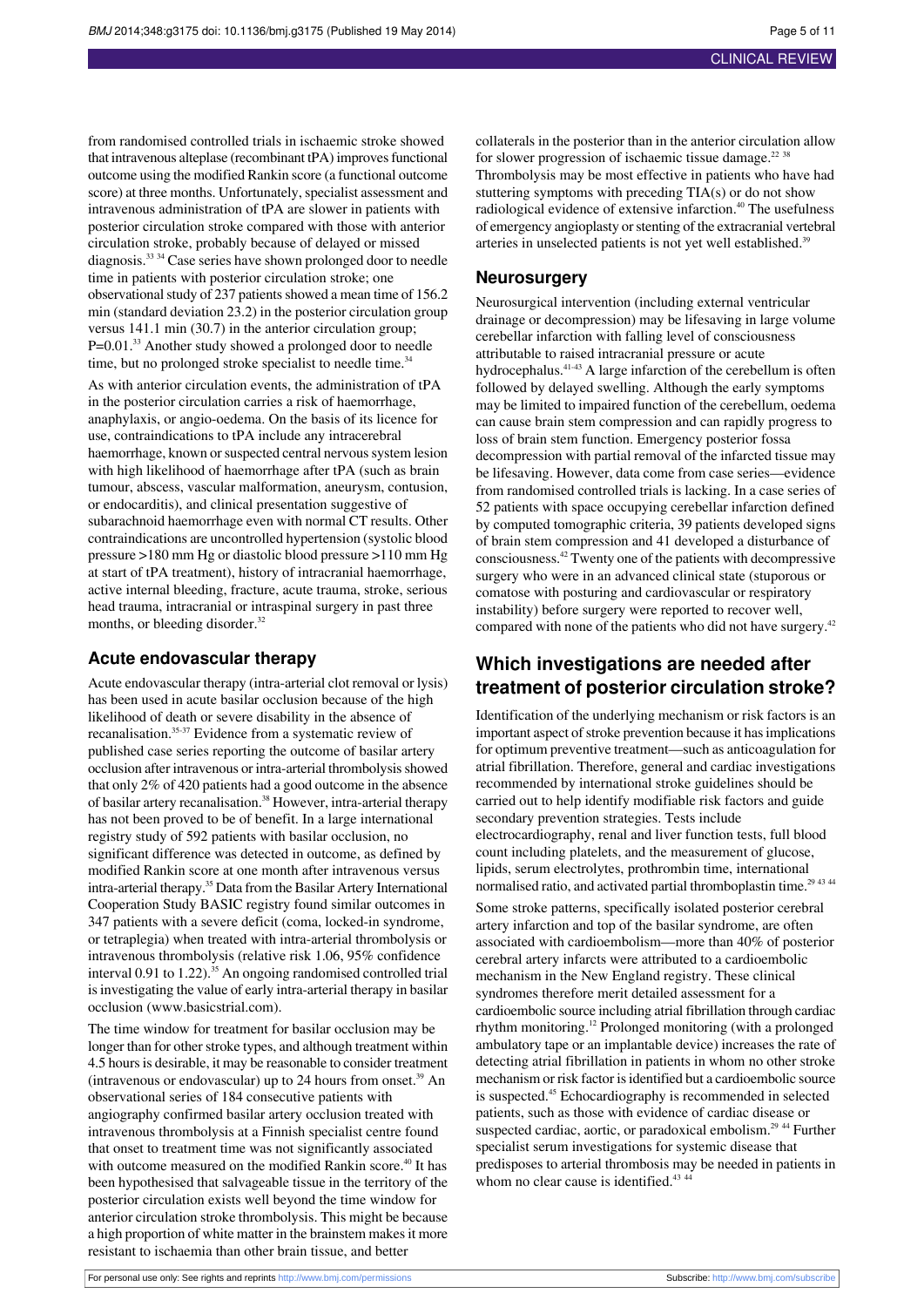# **What treatment is recommended after posterior circulation stroke?**

Current international guidelines recommend secondary prevention with lifestyle modification and drugs, including antiplatelet agents, lipid lowering drugs, and blood pressure control to a target of less than 80 mm Hg/140 mm Hg.<sup>29 44 46</sup> Antiplatelet agents should be started once haemorrhage has been excluded and 24 hours has elapsed in patients who have received thrombolysis. Clopidogrel alone (or aspirin and dipyridamole) is recommended for long term secondary prevention of thromboembolic events.<sup>44</sup> In patients with indications for anticoagulation (such as atrial fibrillation), treatment should be started when the potential benefit outweighs the risk of harm by haemorrhagic transformation of the infarct generally about two weeks after an acute ischaemic stroke.<sup>44</sup> In patients at high risk of ischaemic stroke, such as those with symptomatic vertebrobasilar stenosis, dual antiplatelet treatment should be considered. A recent randomised trial in 5170 Chinese patients found that short term use of clopidogrel and aspirin when given within 24 h of minor stroke in any territory or onset of high risk TIA reduced the risk of recurrent stroke.<sup>47</sup>

The SPARCL randomised controlled trial included allsubtypes of ischaemic stroke and showed that atorvastatin 80 mg per day reduced non-fatal or fatal stroke after stroke and TIA; however, there is a paucity of randomised controlled trial data for the hyperacute phase in the hours and days after TIA or stroke.<sup>9</sup> <sup>48</sup>

Antihypertensive treatment and targets should be in accordance with guidelines for comorbid diseases such as diabetes. Evidence to support the use of antihypertensives in patients with stroke comes from the PROGRESS study, a randomised controlled trial of a perindopril based regimen in 6105 patients (including those with and without hypertension) with previous stroke or TIA, which showed a 28% relative risk reduction for stroke.<sup>46</sup>

# **Which patients are at highest risk of deterioration or recurrence after posterior circulation minor stroke or TIA?**

Patients with basilar occlusion may have a stuttering onset, with fluctuating or resolving symptoms that initially present as TIA but progress after vessel occlusion to devastating brainstem stroke.<sup>21</sup> Between 55% and 63% of patients with basilar artery occlusion have prodromal TIAs, minor strokes, or other symptoms, which are more common with atherosclerotic than embolic occlusions.<sup>22</sup> Patients with acute basilar artery occlusion have high mortality rates of 41-95% in natural history studies or studies of intravenous thrombolysis, with mortality rates being highest when there is no recanalisation.<sup>22 32</sup> In survivors with poor recanalisation, severe disability (for example, the locked-in syndrome) is common. In a single centre case series of 50 consecutive patients with angiographically confirmed basilar artery occlusion treated with intravenous thrombolysis, none of those with failed recanalisation who survived were living independently at three months.<sup>49</sup> For patients with symptomatic vertebrobasilar stenosis, the risk of recurrent stroke is almost  $25\%$  in the first 90 days.<sup>6</sup>

It is therefore crucial to be able to identify which patients are at highest risk of early recurrent stroke, both for triage purposes and for optimum management. If ongoing studies of vertebrobasilar stenosis demonstrate the efficacy of endovascular treatment, identification of high risk patients may be increasingly necessary.<sup>50</sup> <sup>51</sup> Unfortunately, no specific dedicated prediction rule for identifying patients at highest risk of stroke after

posterior circulation TIA or minor stroke currently exists. The ABCD2 clinical prediction score (Age, Blood pressure, Clinical symptoms (such as speech disturbance or weakness), Duration of symptoms and Diabetes) for use in TIA has not been specifically validated in vertebrobasilar territory TIA. However, one observational hospital based series showed that 30% of patients with recurrent posterior circulation events within the first 90 days after stroke or TIA were not identified as being high risk using the ABCD2 score.<sup>5 52 53</sup>

To improve risk prediction in posterior circulation TIA, further research may focus on external validation of the ABCD2 score in posterior circulation events or the post-investigation phase ABCD3-I score. The ABCD3-I score is an externally validated risk prediction tool, which incorporates abnormalities on diffusion weighted imaging MRI, multiple preceding TIAs, carotid stenosis, and the components of the ABCD2 score into a risk prediction score.<sup>30</sup> Substituting vertebrobasilar stenosis in posterior circulation cases for the 2 points scored for carotid stenosis in the ABCD3-I score, or incorporating the clinical features vertigo, visualsymptoms, or ataxia into a risk prediction score, may refine the prediction of stroke after posterior circulation TIA.<sup>5 30</sup>

Registry data from New England in the US have shown an overall 30 day mortality of 3.6% in posterior circulation stroke, with embolic mechanism, distal territory location, and basilar artery occlusive disease carrying the worst prognosis.<sup>12</sup>

# **What is on the horizon for posterior circulation stroke?**

Outstanding research questions remain regarding acute phase management, secondary prevention, and risk prediction.

Treatment time windowsin acute basilar occlusion and different treatment strategies should be tested against each other in randomised trials. The BASICS trial—a randomised controlled multicentre open label phase III intervention trial with blinded outcome assessment, investigating the efficacy and safety of additional intra-arterial treatment (within six hours of symptom onset) after intravenous thrombolysis in patients with basilar artery occlusion—is currently recruiting patients.

The management of posterior circulation large artery disease in patients with vertebrobasilar stenosis, especially among patients with TIA and minor stroke, is an area of active research and interest. Current studies include a multi-centre randomised controlled open prospective clinical trial of vertebral artery stenting versus best medical treatment.<sup>50 51</sup>

Thanks to Annemarie O'Flynn (general physician) for her comments on the review article.

Contributors: Both authors helped plan and write the article and in the literature search. DW is also responsible for the illustrations and is guarantor.

Competing interests: We have read and understood BMJ policy on declaration of interests and declare the following interests: ÁM reports salary funding from the Health Service Executive (HSE) Ireland/Dr Richard Steeven's scholarship, and has received unrestricted educational grants towards travel and accommodation costs for attendance at conferences from Boehringer Ingelheim, Pfizer Healthcare, Lundbeck, and Biogen Idec. DW reports educational grants from Allergan; he also receives research support from the Stroke Association and the British Heart Foundation. Part of this work was undertaken at UCLH/UCL which received a proportion of funding from the Department of Health's NIHR Biomedical Research Centres funding scheme.

Provenance and peer review: Commissioned; externally peer reviewed.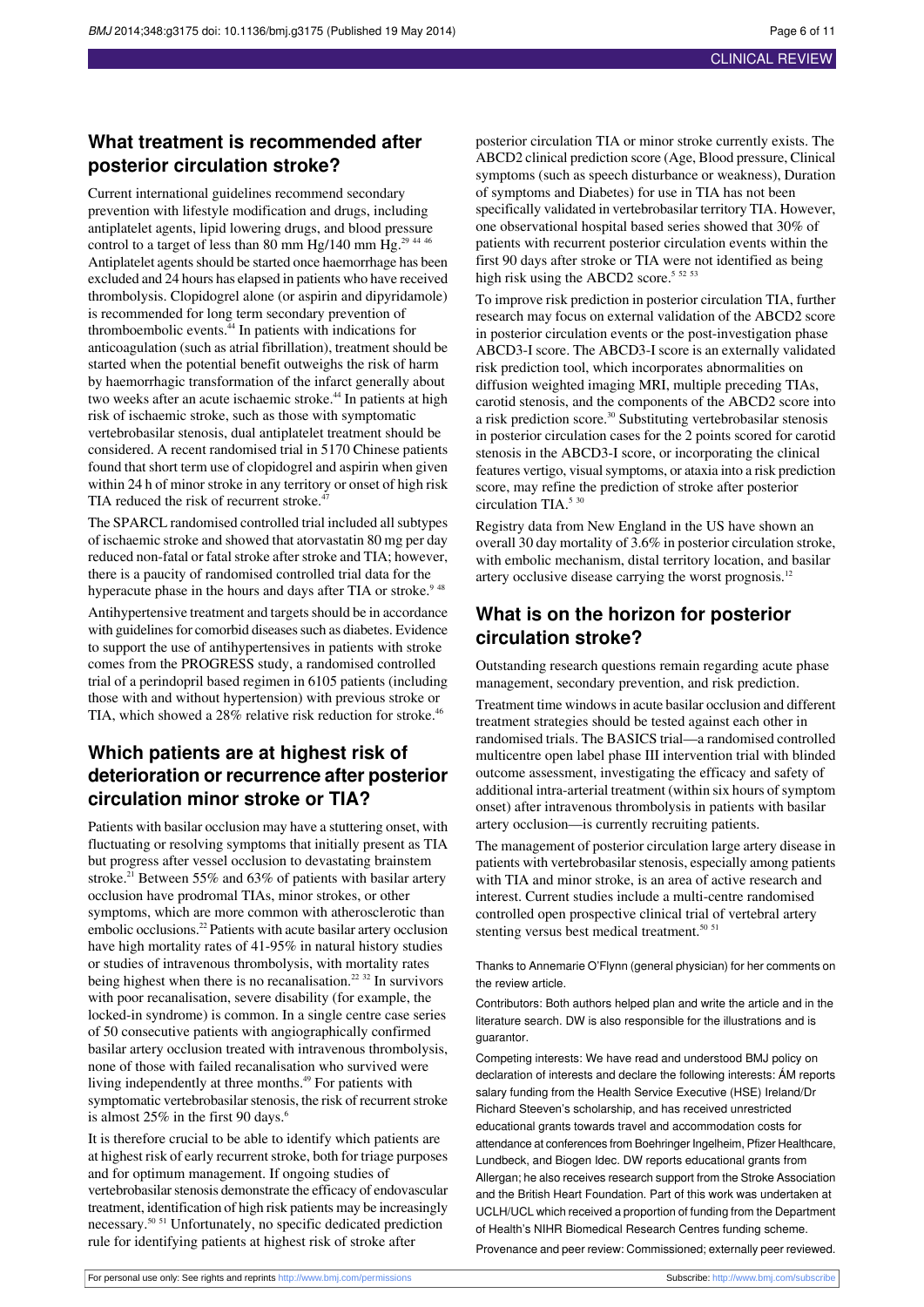#### **Tips for non-specialists**

Careful history taking is needed to identify patients with posterior circulation stroke, who may present with recurrent, stuttering, or progressive symptoms, which may include altered level of awareness (not a typical stroke symptom but seen in bilateral thalamic ischaemia)

Clinical signs that may help identify a posterior circulation stroke include the presence of homonymous visual field deficits, eye movement abnormalities, Horner's syndrome, or gait ataxia

Previously ambulant patients with acute focal neurological symptoms leading to acute loss of balance should never be discharged without ensuring they can walk if stroke is a possible explanation. Always consider a posterior circulation stroke if a patient is uncharacteristically disabled for the amount of alcohol reportedly consumed

Investigate posterior circulation transient ischaemic attack symptoms urgently to avoid preventable disability or death. Use rapid access transient ischaemic attack services or stroke specialist assessment if available, and use magnetic resonance imaging in the acute phase, especially if the diagnosis is unclear, because this modality has high sensitivity for identifying ischaemic lesions

Consider transferring patients at risk of deterioration in the acute phase of posterior circulation ischaemic stroke to a neuroscience centre because they may need urgent neurosurgery for mass effect or hydrocephalus

#### **Questions for future research**

What are the optimal secondary prevention strategies for posterior circulation stroke, including pharmacological treatments, or endovascular approaches for symptomatic vertebrobasilar stenosis?

Does acute endovascular therapy have a role in basilar artery occlusion?

Should a longer time window be used for thrombolysis in the posterior circulation?

#### **Additional educational resources**

Resources for healthcare professionals

European Stroke Organisation ([www.eso-stroke.org](http://www.eso-stroke.org/))—Useful source of European stroke guidelines (free, registration not required)

Virtual Stroke University ([www.stroke-university.com](http://www.stroke-university.com/))—Useful source of expert lectures on all aspects of stroke (free, registration not required)

Internet Stroke Centre [\(www.strokecenter.org/professionals](http://www.strokecenter.org/professionals))—Independent source of educational and clinical trial information (free, registration not required)

Royal College of Physicians ([www.rcplondon.ac.uk/resources/stroke-guidelines](http://www.rcplondon.ac.uk/resources/stroke-guidelines))—UK national clinical guidelines for stroke (free, registration not needed)

American Heart Association (<http://stroke.ahajournals.org/content/44/3/870>)—Guidelines for the early management of patients with acute ischemic stroke (free, registration not needed)

#### Resources for patients

Stroke Association [\(www.stroke.org.uk](http://www.stroke.org.uk/))—Important source of information about stroke for patients and carers; provides an online patient forum

National Institute for Health Research Stroke ([www.crn.nihr.ac.uk/focus\\_on/stroke\)](http://www.crn.nihr.ac.uk/focus_on/stroke)—Research information

UK Stroke Forum ([www.ukstrokeforum.org\)](http://www.ukstrokeforum.org/)—A coalition of more than 30 organisations committed to improving stroke care in the UK

Bauby J-D. The diving bell and the butterfly: a memoir of life in death. Random House, 1997. Autobiographical short book written by a journalist using his eye movements to communicate his account of life after he had a pontine stroke that caused quadriparesis, leaving him "locked in

ARNI Institute [\(www.arni.uk.com/\)](http://www.arni.uk.com/)—Focuses on functional rehabilitation and exercise training after stroke Different Strokes ([www.differentstrokes.co.uk](http://www.differentstrokes.co.uk/))—A charity specifically for young patients with stroke

- 1 Flossmann E, Rothwell PM. Prognosis of vertebrobasilar transient ischaemic attack and minor stroke. Brain 2003;126:1940-54.
- 2 Kuruvilla A, Bhattacharya P, Rajamani K, Chaturvedi S. Factors associated with
- misdiagnosis of acute stroke in young adults. J Stroke Cerebrovasc Dis 2011;20:523-7. 3 Dewey HM, Sturm J, Donnan GA, Macdonell RA, McNeil JJ, Thrift AG; North East Melbourne Stroke Incidence Study. Incidence and Outcome of Subtypes of Ischaemic
- Stroke: Initial Results from the North East Melbourne Stroke Incidence Study (NEMESIS). Cerebrovasc Dis 2003;15:133-9. Paul NL, Simoni M, Rothwell PM; Oxford Vascular Study. Transient isolated brainstem
- symptoms preceding posterior circulation stroke: a population-based study. Lancet Neurol 2013;12:65-71.
- 5 Gulli G, Markus HS. The use of FAST and ABCD2 scores in posterior circulation, compared with anterior circulation, stroke and transient ischemic attack. J Neurol Neurosurg Psychiatry 2012;83:228-9.
- 6 Gulli G, Marquardt L, Rothwell PM, Markus HS. Stroke risk after posterior circulation stroke/transient ischemic attack and its relationship to site of vertebrobasilar stenosis: Pooled data analysis from prospective studies. Stroke 2013;44:598-604.
- 7 Tao WD, Liu M, Fisher M, Wang DR, Li J, Furie KL, et al. Posterior versus anterior circulation infarction: how different are the neurological deficits? Stroke 2012;43:2060-5.
- 8 Oppenheim C, Stanescu R, Dormont D, Crozier S, Marro B, Samson Y, et al. False-negative diffusion-weighted MR findings in acute ischemic stroke. AJNR Am J Neuroradiol 2000;21:1434-40.
- Merwick Á, Albers GW, Arsava EM, Ay H, Calvet D, Coutts SB, et al. Reduction in early stroke risk in carotid stenosis with transient ischemic attack associated with statin treatment. Stroke 2013;44:2814-20.
- 10 Flossmann E, Redgrave JN, Briley D, Rothwell PM. Reliability of clinical diagnosis of the symptomatic vascular territory in patients with recent transient ischemic attack or minor stroke. Stroke 2008;39:2457-60.
- 11 Savitz SI, Caplan LR. Vertebrobasilar disease. N Engl J Med 2005;352:2618.
- 12 Caplan LR, Wityk RJ, Glass TA, Tapia J, Pazdera L, Chang HM, et al. New England Medical Center posterior circulation registry. Ann Neurol 2004;56:389.
- 13 Gulli G, Khan S, Markus HS. Vertebrobasilar stenosis predicts high early recurrent stroke risk in posterior circulation stroke and TIA. Stroke 2009;40:2732-7.
- 14 Marquardt L, Kuker W, Chandratheva A, Geraghty O, Rothwell PM. Incidence and prognosis of ≥50% symptomatic vertebral or basilar artery stenosis: prospective population-based study. Brain 2009;132:982-8.
- 15 Schievink Wl. Spontaneous dissection of the carotid and vertebral arteries. N Engl J Med 2001;344:898-906.
- 16 Lou M, Caplan LR. Vertebrobasilar dilatative arteriopathy (dolichoectasia). Ann N Y Acad Sci 2010;1184:121-33.
- 17 Ad Hoc Committee National Institute of Neurological and Communicative Disorders and Stroke. A classification and outline of cerebrovascular diseases. II. Stroke 1975;6:564-616.
- 18 Searls DE, Pazdera L, Korbel E, Vysata O, Caplan LR. Symptoms and signs of posterior circulation ischemia in the New England Medical Center posterior circulation registry. Arch Neurol 2012;69:346.
- Kattah JC, Talkad AV, Wang DZ, Hsieh YH, Newman-Toker DE. HINTS to diagnose stroke in the acute vestibular syndrome: three-step bedside oculomotor examination more<br>sensitive than early MRI diffusion-weighted imaging. *Stroke* 2009;40:3504-10. 20 Caplan L. Posterior circulation ischemia: then, now, and tomorrow. The Thomas Willis
- lecture-2000. Stroke 2000;31:2011-23.
- 21 Von Campe G, Regli F, Bogousslavsky J. Heralding manifestations of basilar artery occlusion with lethal or severe stroke J Neurol Neurosurg Psychiatry 2003;74:1621-6.
- 22 Mattle HP, Arnold M, Lindsberg PJ, Schonewille WJ, Schroth G. Basilar artery occlusion. Lancet Neurol 2011;10:1002-14.
- 23 Bogousslavsky J, Van Melle G, Regli F. The Lausanne stroke registry: analysis of 1000 consecutive patients with first stroke. Stroke 1988;19:1083-92.
- 24 Hatano S. Experience from a multicentre stroke register: a preliminary report. Bull World Health Organ 1976;54:541-53.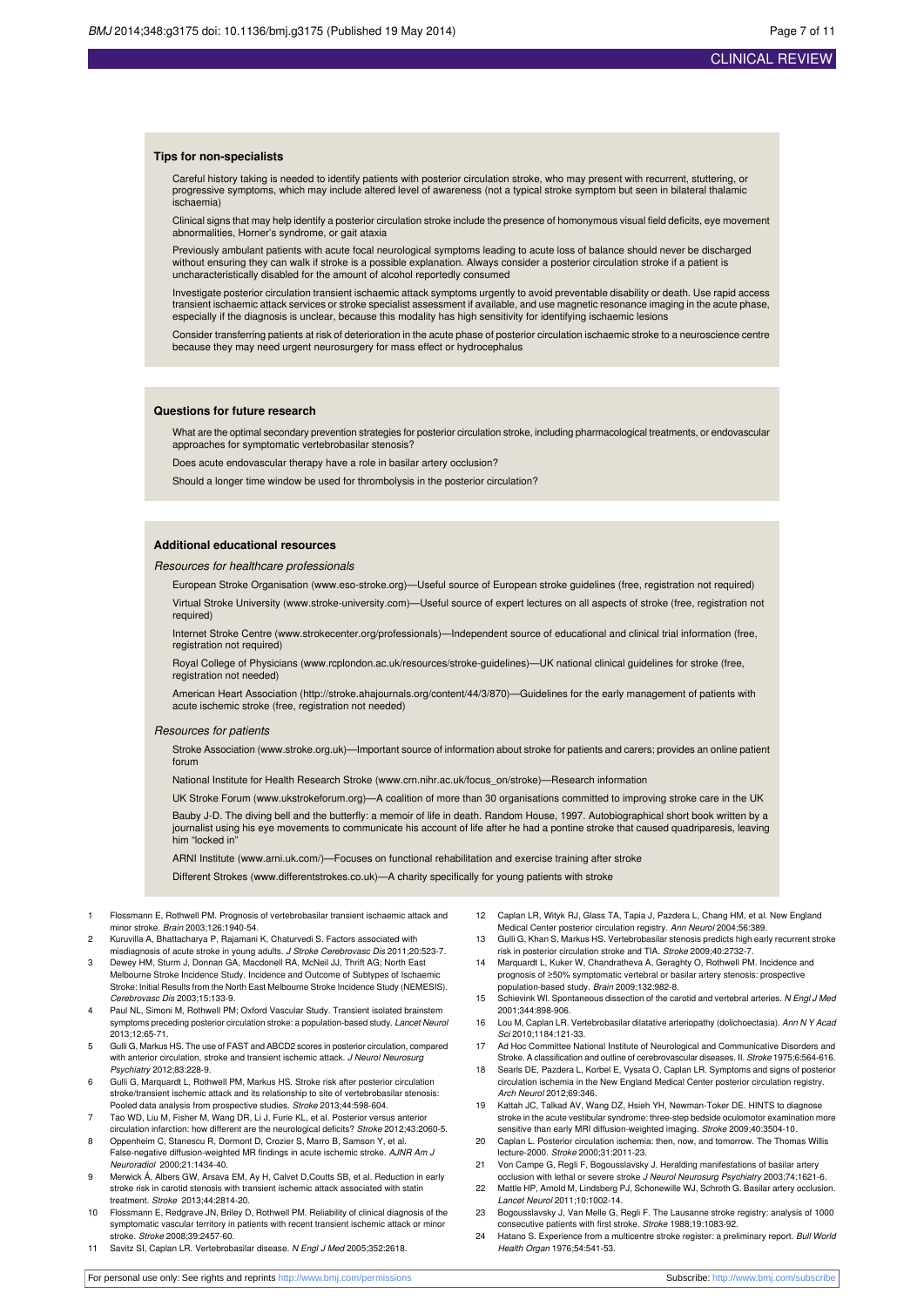- 25 Nor AM, Davis J, Sen B, Shipsey D, Louw SJ, Dyker AG et al. The recognition of stroke in the emergency room (ROSIER) scale: Development and validation of a stroke recognition instrument. Lancet Neurol 2005;4:727-34.
- 26 Bash S, Villablanca JP, Jahan R, Duckwiler G, Tillis M, Kidwell C, et al. Intracranial vascular stenosis and occlusive disease: evaluation with CT angiography, MR angiography, and digital subtraction angiography. AJNR Am J Neuroradiol 2005;26:1012-21.
- 27 Chalela JA, Kidwell CS, Nentwich LM, Luby M, Butman JA, Demchuk AM, et al. Magnetic resonance imaging and computed tomography in emergency assessment of patients with suspected acute stroke: a prospective comparison. Lancet 2007;369:293-8.
- 28 Edlow JA, Newman-Toker DE, Savitz SI. Diagnosis and initial management of cerebellar infarction. Lancet Neurol 2008;7:951-64. 29 Easton JD, Saver JL, Albers GW, Alberts MJ, Chaturvedi S, Feldmann E, et al. Definition
- and evaluation of transient ischemic attack: a scientific statement for healthcare professionals from the American Heart Association/American Stroke Association Stroke Council; Council on Cardiovascular Surgery and Anesthesia; Council on Cardiovascular Radiology and Intervention; Council on Cardiovascular Nursing; and the Interdisciplinary Council on Peripheral Vascular Disease. Stroke 2009;40:2276-93.
- 30 Merwick A, Albers GW, Amarenco P, Arsava EM, Ay H, Calvet D, et al. Addition of brain and carotid imaging to the  $ABCD<sup>2</sup>$  score to improve identification of patients at high early stroke risk after transient ischaemic attack. Lancet Neurol 2010;9:1060-9.
- 31 Moreau F, Modi J, Almekhlafi M, Bal S, Goyal M, Hill MD, et al. Early magnetic resonance imaging in transient ischemic attack and minor stroke: do it or lose it. Stroke 2013;44:671-4.
- 32 Hacke W, Kaste M, Bluhmki E, Brozman M, Dávalos A, Guidetti D, et al. Thrombolysis with alteplase 3 to 4.5 hours after acute ischemic stroke. N Engl J Med 2008;359:1317-29. 33 Förster A, Gass A, Kern R, Griebe M, Hennerici MG, Szabo K. Thrombolysis in posterior
- circulation stroke: stroke subtypes and patterns, complications and outcome. Cerebrovasc Dis 2011;32:349-53. 34 Sarraj A, Medrek S, Albright K, Martin-Schild S, Bibars W, Vahidy F, et al. Posterior
- circulation stroke is associated with prolonged door-to-needle time. Int J Stroke 2013; published online 22 Mar. 35 Schonewille WJ, Wijman CA, Michel P, Rueckert CM, Weimar C, Mattle HP, et al.
- Treatment and outcomes of acute basilar artery occlusion in the Basilar Artery International Cooperation Study (BASICS): a prospective registry study. Lancet Neurol 2009;8:724-30.
- 36 Lutsep HL, Rymer MM, Nesbit GM. Vertebrobasilar revascularization rates and outcomes in the MERCI and multi-MERCI trials. J Stroke Cerebrovasc Dis 2008;17:55-7.
- 37 Hacke W, Zeumer H, Ferbert A, Bruckmann H, del Zoppo GJ. Intra-arterial thrombolytic therapy improves outcome in patients with acute vertebrobasilar occlusive disease. Stroke 1988;19:1216-22.
- 38 Lindsberg PJ, Mattle HP. Therapy of basilar artery occlusion: a systematic analysis comparing intra-arterial and intravenous thrombolysis. Stroke 2006;37:922-8.
- 39 Levy EI, Siddiqui AH, Crumlish A, Snyder KV, Hauck EF, Fiorella DJ, et al. First Food and Drug Administration-approved prospective trial of primary intracranial stenting for acute stroke: SARIS (stent-assisted recanalization in acute ischemic stroke). Stroke 2009;40:3552-6.
- 40 Strbian D, Sairanen T, Silvennoinen H, Salonen O, Kaste M, Lindsberg PJ. Thrombolysis of basilar artery occlusion: impact of baseline ischemia and time. Ann Neurol 2013;73:688-94.
- 41 Horwitz NH, Ludolph C. Acute obstructive hydrocephalus caused by cerebellar infarction: treatment alternatives. Surg Neurol 1983;20:13-9.
- 42 Hornig CR, Rust DS, Busse O, Jauss M, Laun A. Space-occupying cerebellar infarction: clinical course and prognosis. Stroke 1994;25:372-4.
- 43 Jauch EC, Saver JL, Adams HP Jr, Bruno A, Connors JJ, Demaerschalk BM, et al; American Heart Association Stroke Council; Council on Cardiovascular Nursing; Council on Peripheral Vascular Disease; Council on Clinical Cardiology. Guidelines for the early management of patients with acute ischemic stroke: a guideline for healthcare professionals from the American Heart Association/American Stroke Association. Stroke 2013;44:870-947.
- Intercollegiate Stroke Working Party. National clinical guideline for stroke. 4th ed. Royal College of Physicians, 2012. [www.rcplondon.ac.uk/sites/default/files/national-clinical](http://www.rcplondon.ac.uk/sites/default/files/national-clinical-guidelines-for-stroke-fourth-edition.pdf)[guidelines-for-stroke-fourth-edition.pdf.](http://www.rcplondon.ac.uk/sites/default/files/national-clinical-guidelines-for-stroke-fourth-edition.pdf)
- 45 Cotter PE, Martin PJ, Ring L, Warburton EA, Belham M, Pugh PJ. Incidence of atrial fibrillation detected by implantable loop recorders in unexplained stroke. Neurology 2013;80:1546-50.
- 46 PROGRESS Collaborative Group. Randomised trial of a perindopril-based blood-pressure lowering regimen among 6105 individuals with previous stroke or transient ischaemic attack. Lancet 2001;358:1033-41.
- 47 Wang Y, WangY, Zhao X, Liu L, Wang D, Wang C, et al. Clopidogrel with aspirin in acute minor stroke or transient ischemic attack. N Engl J Med 2013;369:11-9.
- 48 Amarenco P, Bogousslavsky J, Callahan A III, Goldstein LB, Hennerici M, Rudolph AE, et al; Stroke Prevention by Aggressive Reduction in Cholesterol Levels (SPARCL) Investigators. High-dose atorvastatin after stroke or transient ischemic attack. N Engl J Med 2006;355:549-59.
- 49 Lindsberg PJ, Soinne L, Tatlisumak T, Roine RO, Kallela M, Häppölä O, et al. Long-term outcome after intravenous thrombolysis of basilar artery occlusion. JAMA 2004;292:1862-6.
- 50 St George's, University of London. Vertebral artery ischaemia stenting trial (VIST). [www.](http://www.vist.sgul.ac.uk) [vist.sgul.ac.uk](http://www.vist.sgul.ac.uk).
- Compter A, van der Worp HB, Schonewille WJ, Vos JA, Algra A, Lo TH, et al. VAST: vertebral artery stenting trial. Protocol for a randomised safety and feasibility trial. Trials 2008;9:65.
- Johnston SC, Rothwell PM, Nguyen-Huynh MN, Giles MF, Elkins JS, Bernstein AL, et al. Validation and refinement of scores to predict very early stroke after transient ischaemic attack. Lancet 2007;369:283-92.
- 53 Sheehan OC, Merwick A, Kelly LA, Hannon N, Marnane M, Kyne L, et al. Diagnostic usefulness of ABCD2 score to distinguish TIA and minor ischemic stroke from non-cerebrovascular events: the North Dublin TIA study. Stroke 2009;40:3449-54.

#### Cite this as: BMJ 2014;348:g3175

© BMJ Publishing Group Ltd 2014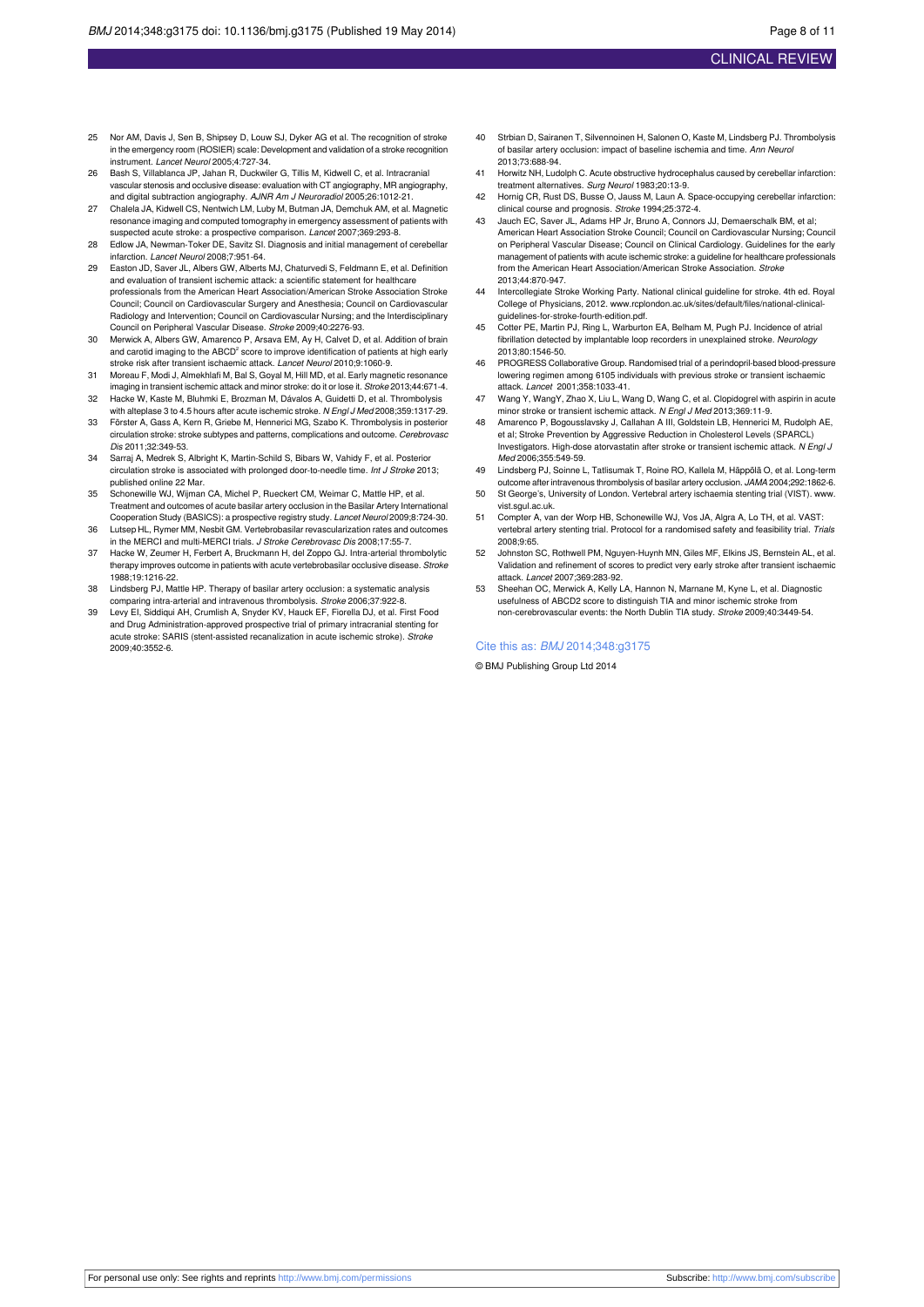## CLINICAL REVIEW

# **Table**

<span id="page-8-0"></span>

| Table 1  Comparison of anterior and posterior circulation ischaemic stroke <sup>5-9</sup>                |                                                                                                                                                                                                                                  |                                                                                                                                  |
|----------------------------------------------------------------------------------------------------------|----------------------------------------------------------------------------------------------------------------------------------------------------------------------------------------------------------------------------------|----------------------------------------------------------------------------------------------------------------------------------|
| <b>Aspects</b>                                                                                           | Anterior circulation (carotid territory)                                                                                                                                                                                         | Posterior circulation (vertebrobasilar territory)                                                                                |
| <b>Clinical recognition tools</b>                                                                        |                                                                                                                                                                                                                                  |                                                                                                                                  |
| Prehospital triage tools and scores, such as FAST*                                                       | High sensitivity: >90%                                                                                                                                                                                                           | Moderate sensitivity: ~60%                                                                                                       |
| Imaging                                                                                                  |                                                                                                                                                                                                                                  |                                                                                                                                  |
| Computed tomography                                                                                      | Moderate sensitivity                                                                                                                                                                                                             | Poor sensitivity                                                                                                                 |
| Magnetic resonance imaging                                                                               | Very good to excellent sensitivity (>95%)                                                                                                                                                                                        | Very good sensitivity (>80%)                                                                                                     |
| <b>Clinical featurest</b>                                                                                |                                                                                                                                                                                                                                  |                                                                                                                                  |
| Isolated hemianopia                                                                                      | $\ddot{}$                                                                                                                                                                                                                        | $^{++}$                                                                                                                          |
| Quadrantanopia                                                                                           |                                                                                                                                                                                                                                  | $\ddot{}$                                                                                                                        |
| Pupil abnormalities                                                                                      | + (Horner's syndrome)                                                                                                                                                                                                            | +++ (may be bilateral)                                                                                                           |
| Diplopia                                                                                                 |                                                                                                                                                                                                                                  | $^{+++}$                                                                                                                         |
| Focal (unilateral) sensorimotor                                                                          | $^{+++}$                                                                                                                                                                                                                         | $^{++}$                                                                                                                          |
| <b>Bilateral sensorimotor</b>                                                                            | $\overline{\phantom{0}}$                                                                                                                                                                                                         | $^{+++}$                                                                                                                         |
| Unsteadiness/ataxia                                                                                      | $\ddot{}$                                                                                                                                                                                                                        | $^{++}$                                                                                                                          |
| Vertigo                                                                                                  | $\pm$                                                                                                                                                                                                                            | $^{+++}$                                                                                                                         |
| Dysarthria                                                                                               | $^{++}$                                                                                                                                                                                                                          | $^{++}$                                                                                                                          |
| Dysphasia                                                                                                | $^{+++}$                                                                                                                                                                                                                         | + (thalamic infarcts)                                                                                                            |
| Coma                                                                                                     | $+$                                                                                                                                                                                                                              | $^{++}$                                                                                                                          |
|                                                                                                          | Coma unusual, unless there is mass effect and<br>raised intracranial pressure (for example, as a result<br>of large middle cerebral artery stroke); rare as an<br>initial hyperacute presenting symptom; somnolence<br>may occur | Coma well recognised in thalamic and brainstem<br>ischaemia and may be an acute presenting symptom                               |
| Acute management                                                                                         |                                                                                                                                                                                                                                  |                                                                                                                                  |
| Intravenous tissue plasminogen activator time<br>window (h)                                              | 4.5                                                                                                                                                                                                                              | 4.5 (but used up to 24 in basilar occlusion)                                                                                     |
| Endovascular treatment                                                                                   | Benefit not proved                                                                                                                                                                                                               | Benefit not proved but often considered for basilar<br>occlusion, especially if it has not responded to intravenous<br>treatment |
| Neurosurgical intervention                                                                               | Hemicraniectomy indicated for malignant middle<br>cerebral artery syndrome                                                                                                                                                       | External ventricular drainage or posterior decompression<br>indicated for hydrocephalus in acute infarction with mass<br>effect  |
| Stroke risk in symptomatic large vessel disease by<br>90 days after transient ischaemic attack or stroke | 18%                                                                                                                                                                                                                              | Almost 25%                                                                                                                       |

\*FAST=face arm speech test.

†Scores represent the estimated relative likelihood of each symptom being present in anterior and posterior circulation ischaemic stroke.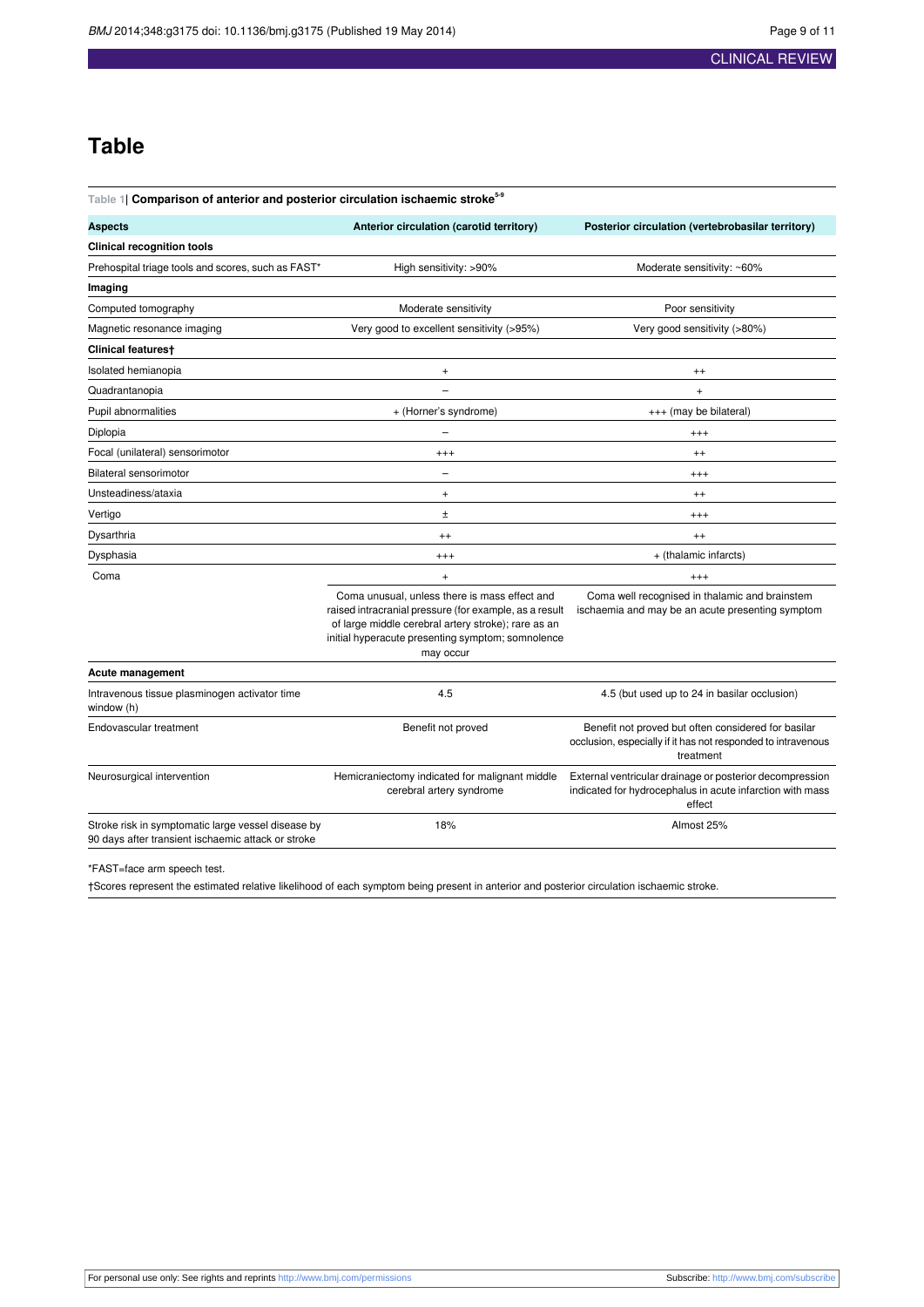### CLINICAL REVIEW

# **Figures**

<span id="page-9-0"></span>

<span id="page-9-1"></span>**Fig 1** Anatomy of the vertebral and basilar arterial circulation and circle of Willis. (A) Site of posterior inferior cerebellar artery occlusion; (B) site of posterior cerebral artery occlusion; (C) site of pontine perforating artery occlusion



**Fig 2** Imaging findings associated with the sites of occlusion shown in fig 1. (A) Full right posterior inferior cerebellar artery territory infarct (arrow) shown on T2 weighted magnetic resonance imaging (MRI); (B) acute right posterior cerebral artery territory infarct (arrow) shown on diffusion weighted MRI; (C ) acute bilateral pontine infarction (arrow) as a result of acute basilar occlusion shown on diffusion weighted MRI; (D) axial computed tomography scan showing bright (hyperdense) region (arrow) consistent with an acute basilar thrombus